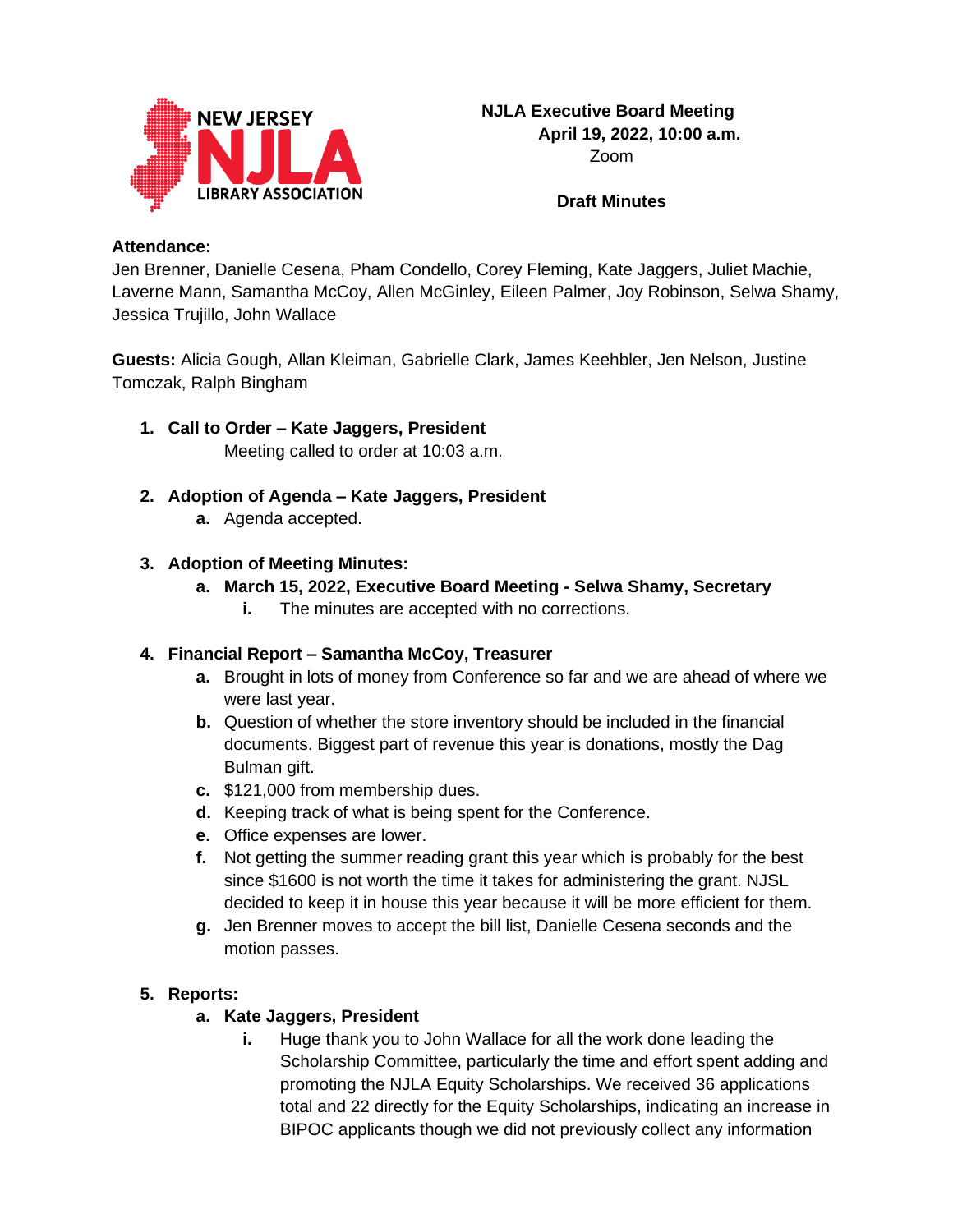about race or ethnicity. The Committee will be conducting interviews in early May. All awardees will receive complimentary Conference registration and be acknowledged at the Leadership Luncheon.

- **ii.** The Fundraising Committee is collecting donations for the Conference raffle table. You are encouraged to donate to the raffle or reach out to businesses. Kate will send an email about where donations should be sent.
- **iii.** The Joint Rapid Response Team of NJASL and NJLA added an email address for people to contact about intellectual freedom issues, and has issued their first newsletter.
- **iv.** The Diversity & Outreach section compiled scholarship opportunities for people of color, in coordination with Member Services, Scholarship Committee, and Library Workers of Color Section, and these flyers were distributed to every NJ library for posting.
- **v.** The Committee Form had 66 responses, and Jessica Trujillo will be working on committee appointments to be completed in May.
- **vi.** Allan Kleiman is welcomed back to the board and is training as the next treasurer as of April 1.

## **b. Juliet Machie, Executive Director - [Full Report](https://njla.memberclicks.net/assets/Exec_Board_Minutes_Docs/Board_Docs_2021-22/Exec%20Dir%20Report%20April%202022.pdf)**

- **i.** Advocacy
	- 1. 20 visits have been completed as of April 7. A meeting with Senate Republican leader, Senator Steven Oroho is scheduled for today.
	- 2. On April 7 met with the chair of the Senate Appropriations committee, Senator Paul Sarlo. .
- **ii.** Scheduling Assembly Chair of Appropriations Committee on Assembly side. Corey Fleming volunteered to visit.
- **iii.** Juliet testified at the Assembly Budget Hearing on March 21 and the Senate Budget Hearing on March 29 and submitted written testimonies. She received feedback from both that the testimony was effective.
- **iv.** The Governor's FY23 budget shows the Per Capita State Aid and Library Network Aid line items are at FY22 levels. The \$1 million added to PCSA for FY22 will remain. An amendment from the Senate or Assembly is the best way to get an increase in funding.
- **v.** Advised that the engagement of the constituent base is key to get support for bills. For National Library Week, Juliet worked with the Public Policy Committee to send templates of letters for NJ Senators and Assemblypeople to library directors.
- **vi.** A message of appreciation was sent to NJLA members to celebrate National Library Workers Day.
- **vii.** Juliet attended the PLA Conference in Portland, OR. The sessions Juliet attended were insightful and well attended. Juliet kept an eye out for the flow to help inform the upcoming NJLA Conference.
- **viii.** Review the Access Navigator report within Juliet's report. 72 people qualify to access the software, Northstar, they committed to come back each week and take training.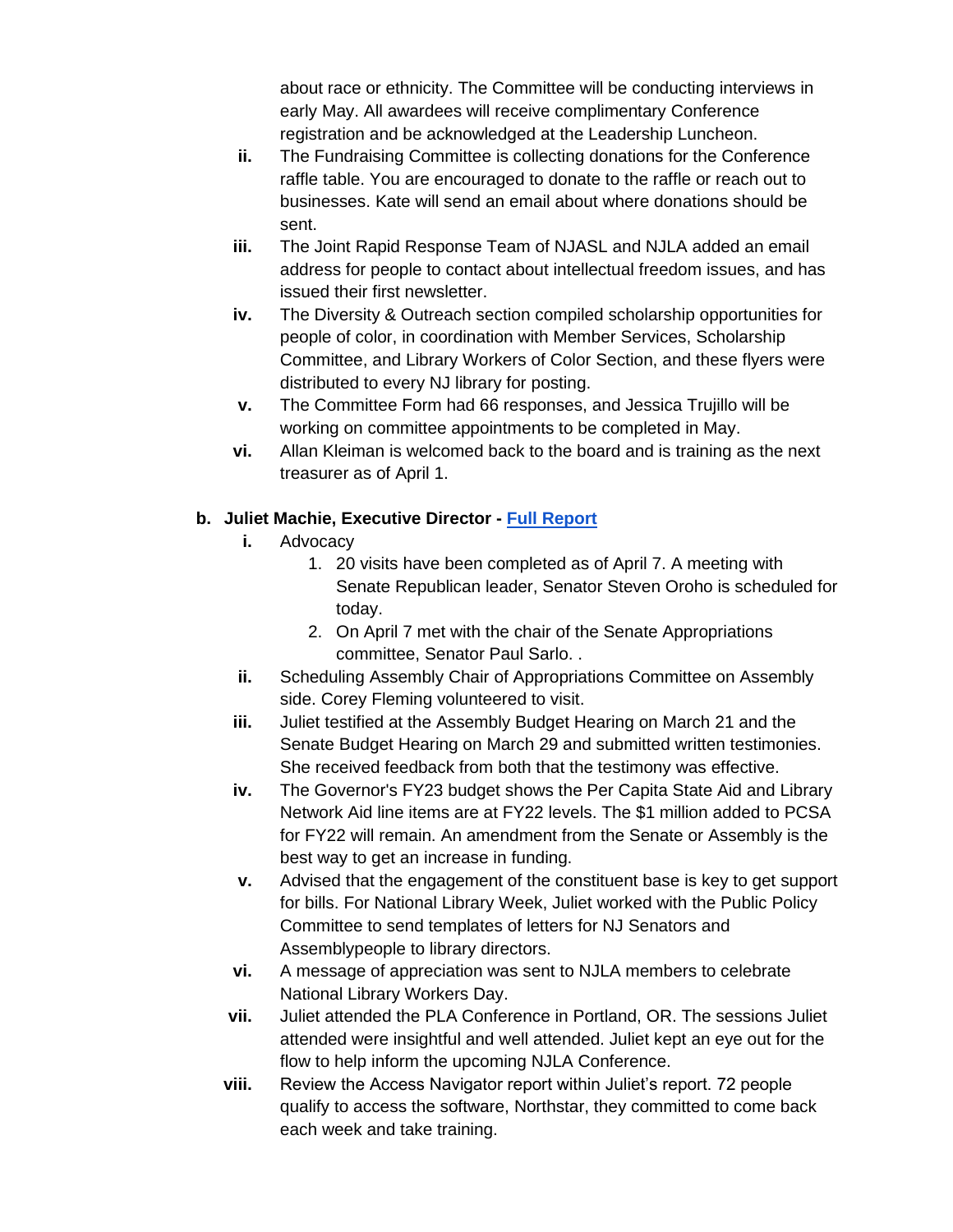- **ix.** Juliet received a letter from the Governor's office about her appointment to the Broadband Commission.
- **x.** Public Policy discussed issues at Linden Public Library during their last committee meeting. The NJ Trustees Association started training last year but it was interrupted due to issues with their board of trustees.
- **xi.** Juliet would like NJLA to articulate when is it appropriate for NJLA to engage and make that information available on the website. Public Policy will be looking at this at their May meeting and will also be discussed with the Executive Board for input. There was a lively discussion about this.

## **c. Eileen Palmer, ALA Councilor**

- **i.** TAG discussions ongoing 2 more feedback sessions expected and then the final recommendations. Next feedback session is tomorrow.
- **ii.** During National Library Week, ALA received funding for Unite Against Book Bans [\(https://uniteagainstbookbans.org/\)](https://uniteagainstbookbans.org/). Its specific goals and strategies are unclear at this time. Eileen is awaiting responses to questions she has submitted to ALA leadership and staff.
- **iii.** [The State of Libraries report](https://www.ala.org/news/state-americas-libraries-report-2022) was released during National Library Week Intellectual freedom challenged
- **iv.** The eBook law in Maryland will likely be overturned. The governor's office has said they will no longer fight against it. The NY eBook bill was vetoed by the governor, not surprising since publishing is central in NYC.

#### **6. New Business**

- **a. Nominations & Elections Committee – Section & Special Elections - Jen Brenner**
	- **i.** Information about the special elections for three open positions went out to the membership. Ten people submitted their interest in running for the open positions: two are one-year member-at-large positions, and the other is a two-year member-at-large term. The slate of candidates is recommended to the Board by the Nominations & Elections Committee; the motion passes unanimously.
	- **ii.** Section Elections are being coordinated. The committee is waiting on four sections to submit their nominations. Section elections will be sent after the special elections are complete.

### **b. ERC - Approval of Access Navigator Replacement Hire - Gabby Clark**

**i.** Offered the position to Rayel Sample. She has worked doing job placement for formerly incarcerated people. The recommendation for hire from the Employee Relations Committee is approved by the board.

### **c. MOU - NJLA Equity Scholarship Partners**

- **i.** This arised from the March meeting where there was a request from the board to draft this agreement. The document has not yet had legal review. Corey Fleming made a motion to approve the document as submitted pending legal review, Samantha McCoy seconds. Eileen Palmer abstains and the motion passes.
- **d. Conference Committee Update - Allen McGinley**
	- **i.** Sponsorships and vendor commitment is up to \$90,000, registration is at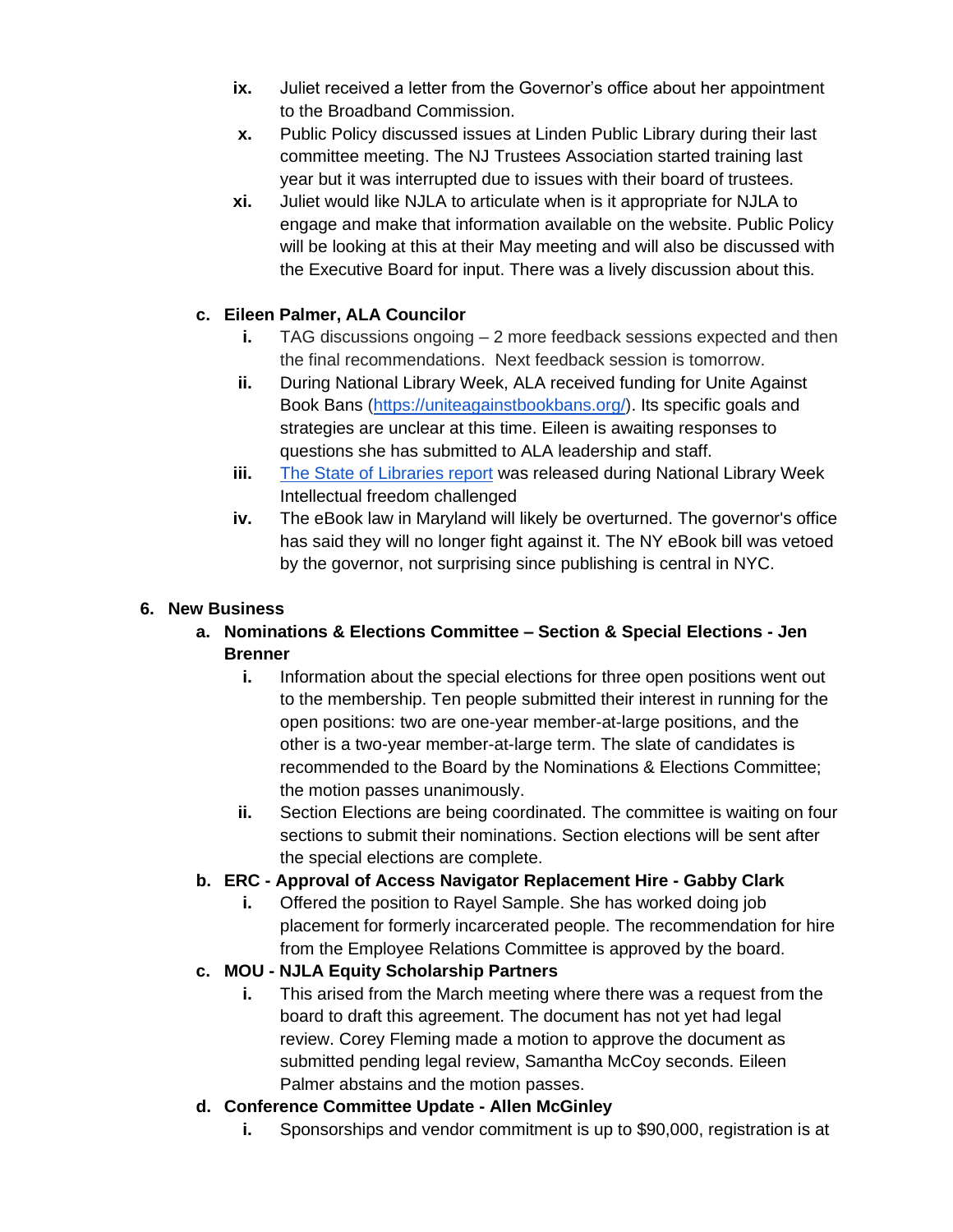\$53,000, poster sessions are at 27. Need to keep pushing registration, with the active support of the Executive Board.

**ii.** Signed a contract with vaccine tracking tool GoCo, it is a human resources platform that includes a tracking tool. The second week of May, an automated email will go out to registrants that will prompt people to provide vaccine proof in advance. Onsite vaccination proof will be offered and registrants will be encouraged to use the Docket app for this. Those opting for a negative test will need to do so onsite exclusively.

## **e. Recommendations for Dag Bulman gift**

- **i.** This NJLA Task Force consists of a coalition of committees, including Finance, Investments, and Board Budget Committee, and they presented recommendations.
	- 1. \$100,00 in the NJLA Endowment Fund .
	- 2. \$75,000 for Impact Mini Grants. Each year \$7500 will be available for sections or committees to apply for timely and impactful projects not included in the NJLA budget. These projects will allow NJLA to respond at the times of the greatest need and greatest opportunity on behalf of New Jersey libraries. This process would last 10 years. Will be held in a dedicated fund in the general account. Could also be moved to a savings account. Jessica Trujillo suggested having a task force of members of sections and committees to decide a process for how the money is distributed.
	- 3. \$80,000 for NJLA Archives and History Project. Endorsed by NJLA Archives & History standing committee. Includes funds to hire a part-time archivist for at least one year. The funds will support the work for two years.
	- 4. \$45,000 to supplement funding in existing NJLA accounts to better support both ongoing and future needs of the Association. Potentially adding to NJLA's Intellectual Freedom Fund and Disaster Relief Fund.
- **ii.** Other ideas considered during the process: Scholarship, Development Office staff position, Development Consultant to establish what kind of structure NJLA would like to have in place long-term, Advocacy fund.
- **iii.** The board will be given a revised document and review in May, and are asked to contribute constructive feedback on the collaborative Google Doc in the meantime.

### **7. Old Business**

### **8. Partner Organizations Reports**

- **a. NJSL - Jen Nelson - [Full Report](https://njla.memberclicks.net/assets/Exec_Board_Minutes_Docs/Board_Docs_2021-22/NJSL%20Report%20April%202022.pdf)**
	- **i.** The FY22 Library Services and Technology Act (LSTA) allotment was received from the Institute of Museum and Library Services (IMLS), which is just over \$4.3 million.
	- **ii.** Thanks to the Electronic Resources committee on their work of evaluating vendor responses and making recommendations for the next three-year JerseyClicks contracts.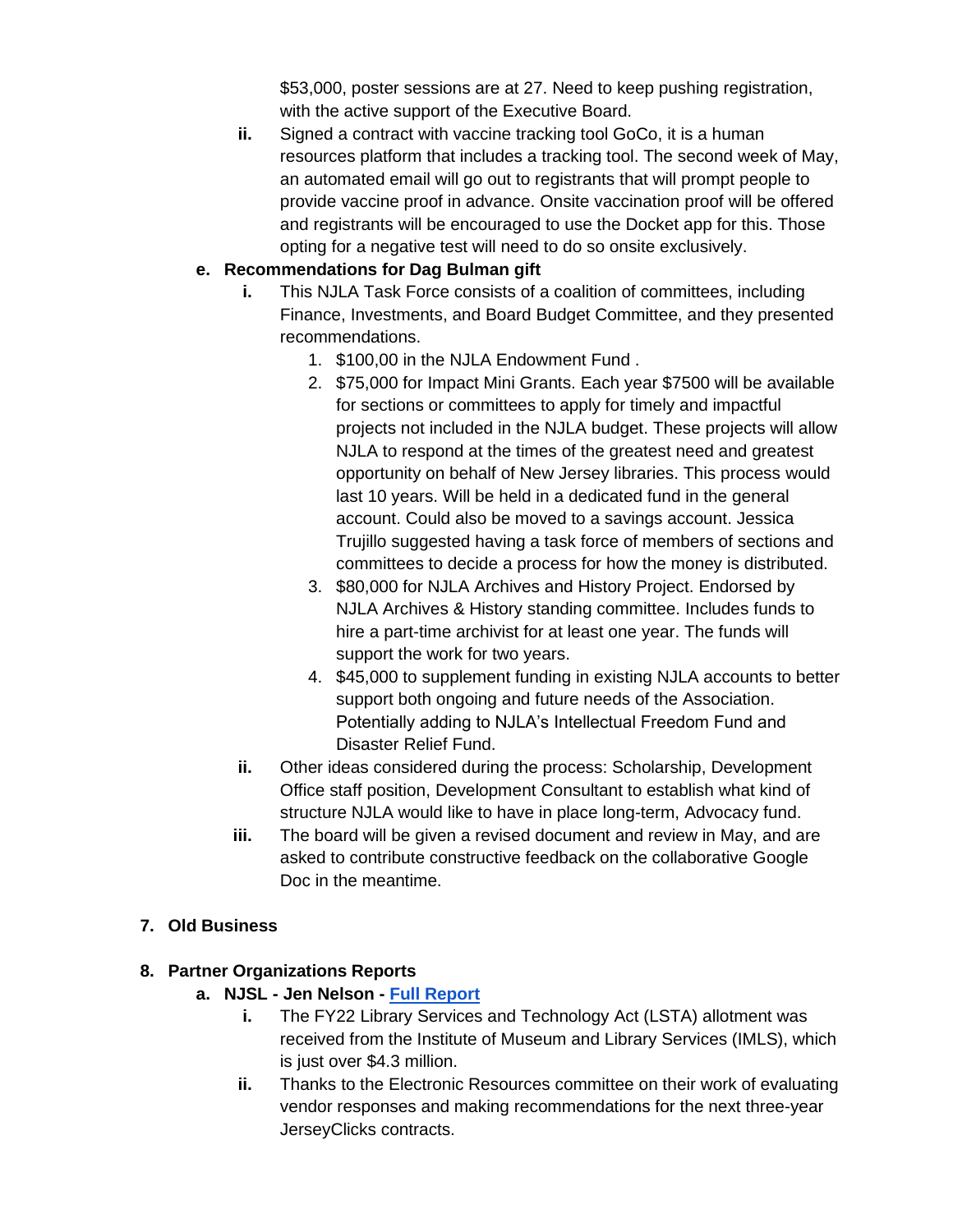- **iii.** Working with the NJ Office of Innovation, NJLA and LLNJ on a Back to the Library campaign that will hopefully correspond with Library Card Signup Month. The intent is to provide libraries with helpful marketing tools to get people back in your library.
- **iv.** Jen was appointed to the GOP Federal Depository Library Program task force, John Wallace asked if Jen could provide updates. Jen is in the working group on impact on access. They are looking at how to define "digital."
- **v.** NJSL is hosting R. David Lankes for a session during NJLA, on June 2.

## **b. LibraryLinkNJ - Ralph Bingham**

- **i.** Continuing to work on delivery. Hoping to choose a vendor at this week's board meeting.
- **ii.** The Strategic Planning process is going well, over 400 survey responses. Focus groups went well. Have a report from the consultant. Board is having a special meeting to design the strategic plan. A draft of the plan will be ready for the June 21 (2:00pm) general membership meeting.
- **iii.** There was an eBook Summit with the State Library on April 1. A lot of good feedback was gathered and Jen Nelson and Ralph will work on next steps.
- **iv.** Save the date:
	- 1. Cyber Security Basics for Library Staff, May 10
	- 2. Best Practices: Outreach to Immigrant Communities, May 12

## **c. NJASL - Darby Malvey (Kate Jaggers reports)**

- **i.** The Information Literacy bill (S588) is picking up momentum and is likely going to be heard by the Senate Education Committee in May
- **ii.** The State Board of Education will have Open Topic Public Testimony on March 4, and NJASL is asking for support by inviting members to submit letters with concrete asks (sample templates included in full report)
- **iii.** The NJASL Fall Conference is scheduled for December 4-6 at Hard Rock Atlantic City, and are now accepting conference proposals.

# **d. NJLTA - Pat Pavlak (Juliet Mache reports)**

- **i.** Continuing to partner with the State Library on trustee meetups.
- **ii.** Working on a trustee institute for the fall.
- **iii.** Pat responds to trustee questions and board issues as they arise.

Jen Brenner makes a motion to go into closed session to discuss the Executive Director's Employee Evaluation and salary increase. Corey Fleming seconds, and the motion passes, going into Executive Session at 12:30 p.m.

Jen Brenner moves to close the Executive Session and resume the open public meeting at 12:45pm. John Wallace seconds, and the motion passes.

# 9. **Executive Director's Evaluation**

Executive Board gave feedback, guidance and recommendations for the next steps in the Executive Director evaluation process and salary negotiations, led by the Board Employee Relations Committee